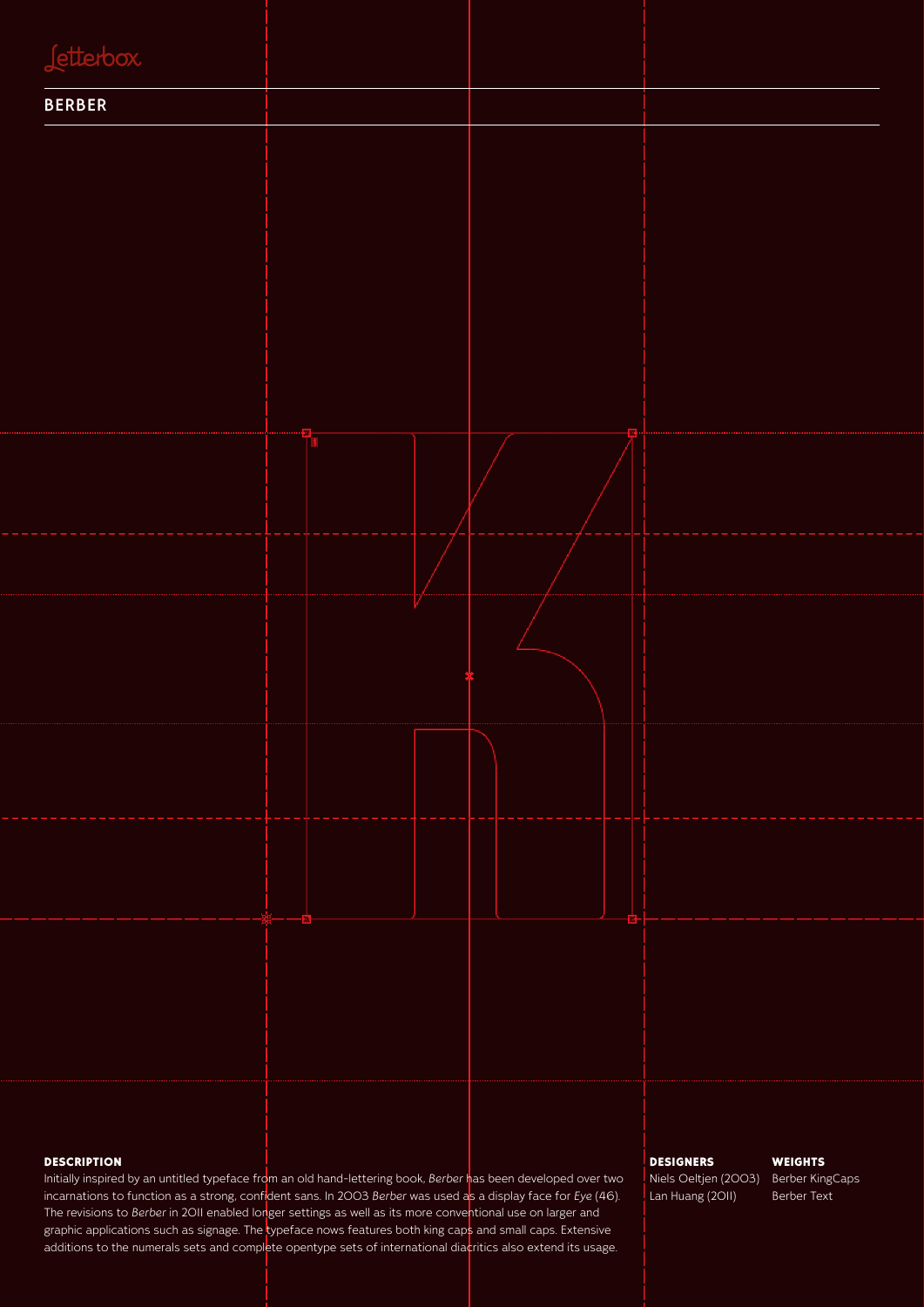# **l'expérience de la démocratie participative internationale journal banknotes growth einstürzende neubarten numericals publications & messengers TOBRUK 1940 FROM 20,567,000 THROUGH TO 65,892,000 linton kwesi johnson speaks out against ROSS AND SONSPTY LTD**

**Minister Wallace said of his secretary 'She has always been of the highest ethical calibre'**

# **kindred spirit gravedigger György Sándor + Ernő Balogh**

**MARYSVILLE AND SURROUNDING DISTRICTS WERE AFFECTED BY THE FIRES** 

# **Ağaçlar sonbahara hazırlanıyor**

**Bu şehir o eski İstanbul mudur? Karanlıkta bulutlar parçalanıyor**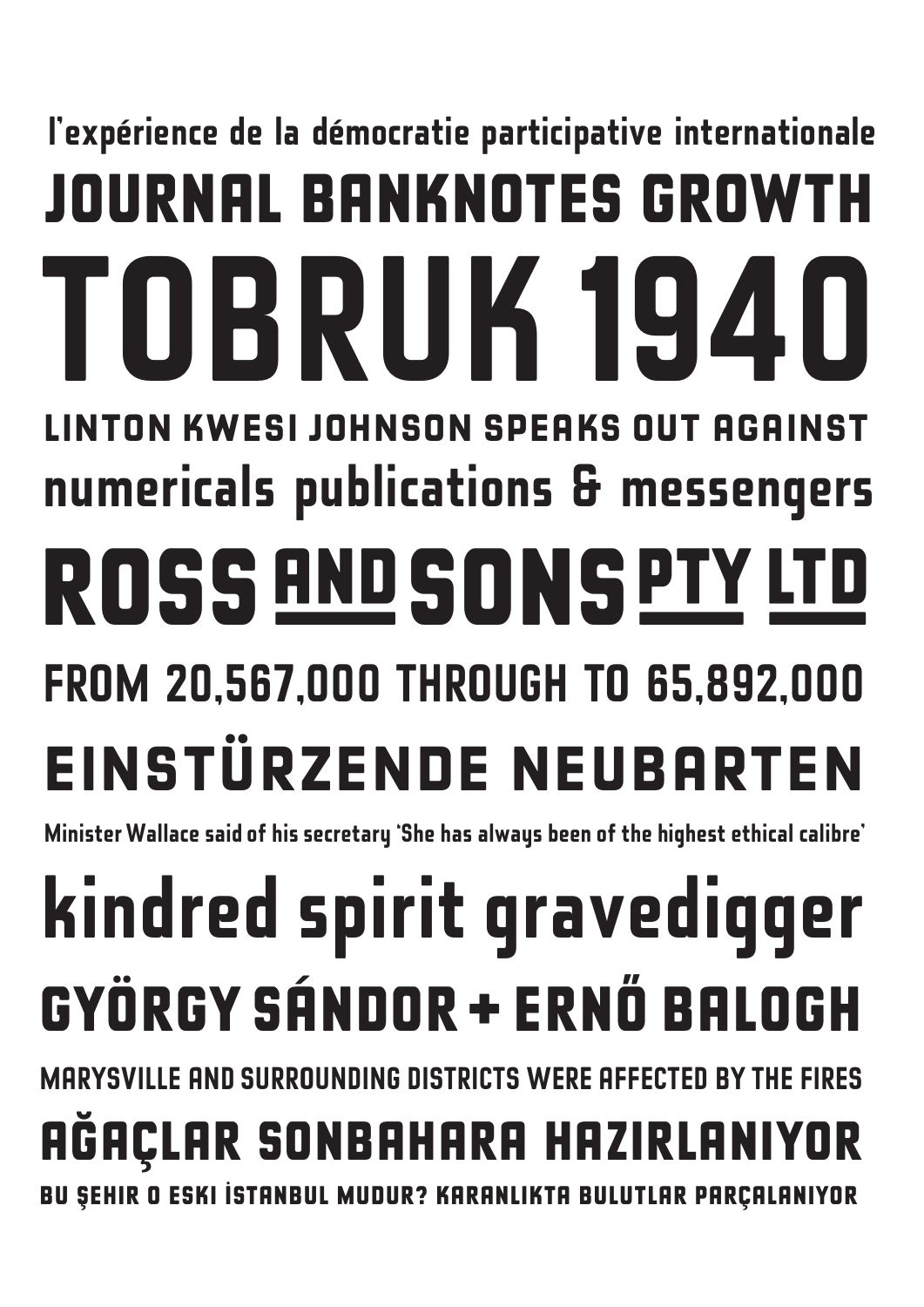#### **Berber Text**

**SUPPORTS** Albanian, Basque, Catalan, Cornish, Croatian, Czech, Danish, Dutch, English, Esperanto, Estonian, Faroese, Finnish, French, Galician, German, Hungarian, Icelandic, Indonesian, Irish, Italian, Kalaallisut, Latvian, Lithuanian, Malay, Maltese, Manx, Norwegian Bokmål, Norwegian Nynorsk, Oromo, Polish, Portuguese, Romanian, Slovak, Slovenian, Somali, Spanish, Swahili, Swedish, Turkish

**UPPERCASE**

#### **ABCDEFGHIJKLMNOPQRSTUVWXYZ**

**ÀÁÂÃÄÅĀĂĄÆÇĆĈĊČÐĎĐÈÉÊËĒĔĖĘĚĜĞĠĢĤĦÌÍÎÏĨĪĬĮİĴĶĹĻĽĿŁÑŃ ŅŇŊÒÓÔÕÖØŌŎŐŒŔŖŘŚŜŞŠȘŢŤŦȚÙÚÛÜŨŪŬŮŰŲŴÝŶŸŹŻŽÞß**

## **abcdefghijklmnopqrstuvwxyz LOWERCASE**

**àáâãäåăąæçćĉċčðďđèéêëēĕėęěĝğġģĥħìí îïĩīĭįıĵķĸĺļľŀłñńņňŋòóôõöøōŏőœŕŗřśŝşš șţťŧ țùúûüũūŭůűųŵýÿŷźżž**



#### **abcdefghijklmnopqrstuvwxyz**

**àáâãäåăąæçćĉċčðďđèéêëēĕėęěĝğġģĥħ ìíîïĩīĭįıĵķ ĸ ĺļľŀłñńņňŋòóôõöøōŏőœŕŗř śŝşšșţťŧțùúû ü ũūŭůűųŵýÿŷźżž**

**NUMERALS**

**0123456789** lining proportional (default)

**0123456789** oldstyle proportional